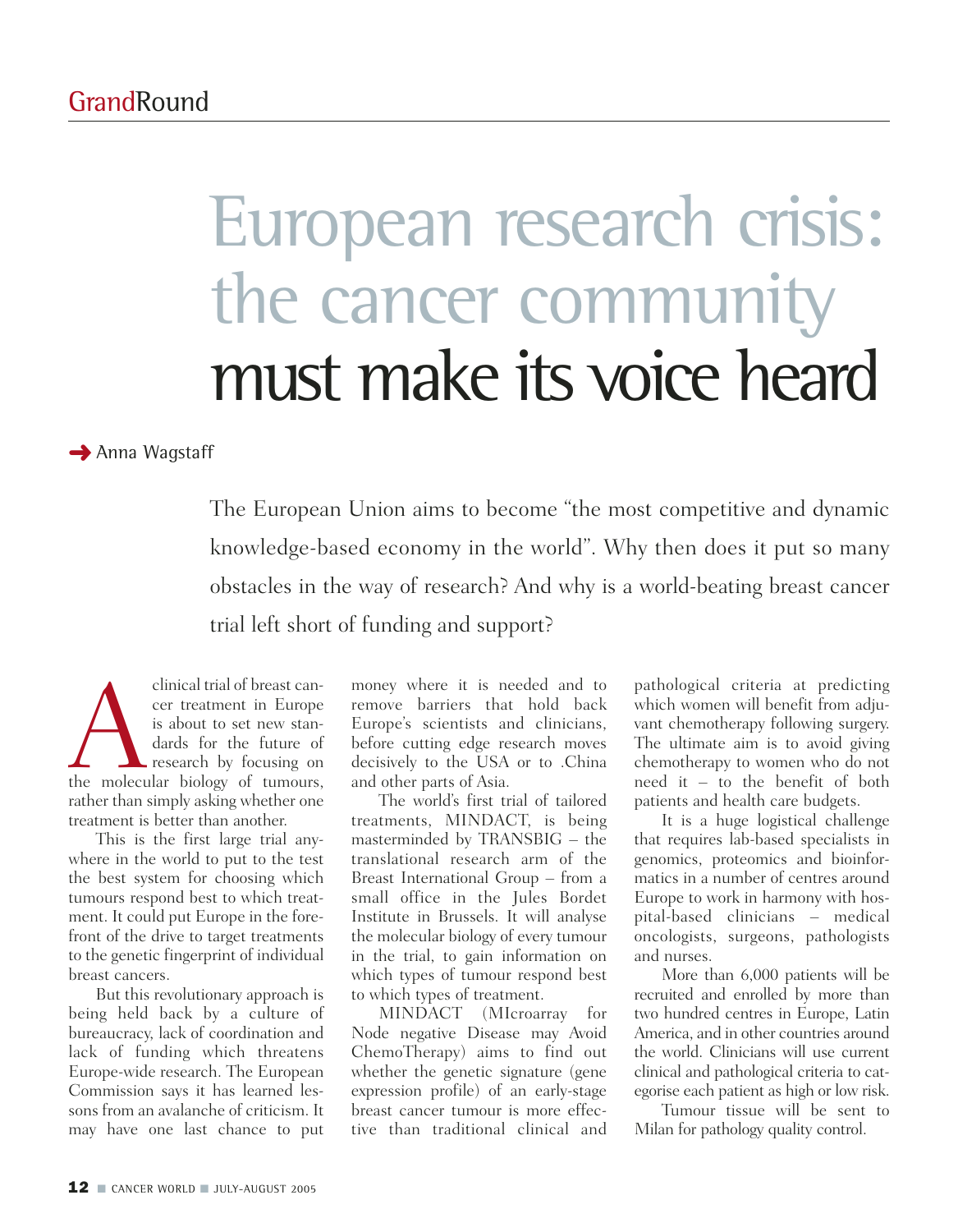

Philippe Busquin, former Commissioner for Research, was a leading force behind the 2000 'Lisbon agenda', which aimed to turn the EU into the world's leading knowledge-based economy. But his recent book, *The Decline of the European Scientific Empire*, strikes a pessimistic note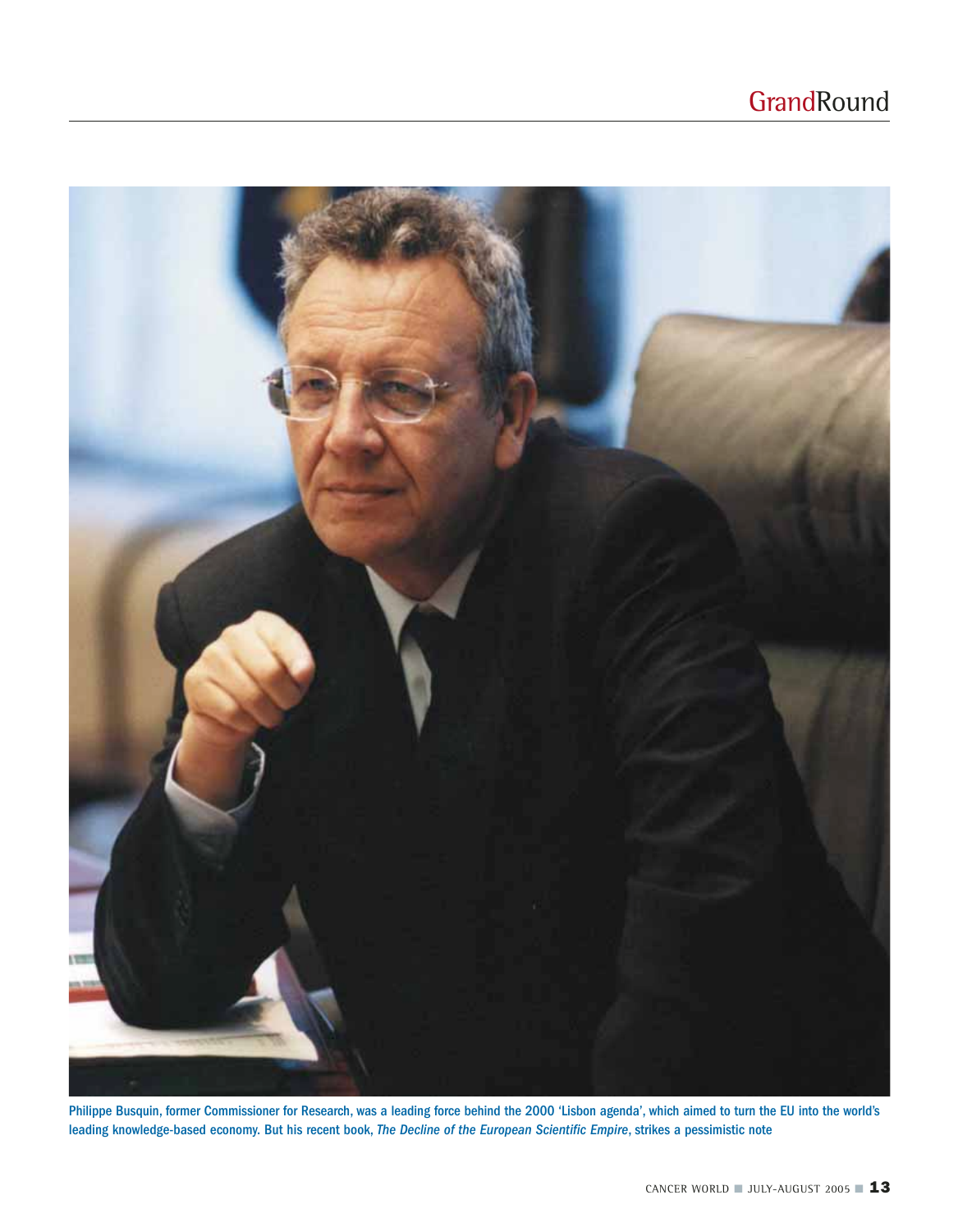### **GrandRound**



#### TABLE 1. GOVERNMENT FUNDING OF CANCER RESEARCH

Two-thirds of European countries spend less than 1 euro per head on cancer research each year

*Source: European Cancer Research Funding Survey*, European Cancer Research Managers Forum, 2005. The data are for the years 2002-2003. A full copy of the report can be downloaded from *www.ecrmforum.org*

Meanwhile, frozen tumour tissue samples will be sent to the Netherlands Cancer Institute (NKI) in Amsterdam, where genomics specialists will work with the microarray company Agendia to categorise them as high risk or low risk according to a prognostic gene expression pattern – known as the '70-gene signature' or MamaPrint – which was developed in Amsterdam.

Patients categorised as high risk by both methods will be treated with chemotherapy, and those categorised as low risk by both will be treated with hormonal therapy (so long as their tumours express hormone receptors). Those categorised as high risk by one method and low risk by the other will randomly have their treatment decided either by clinicalpathological criteria or by genetic signature. The hypothesis being tested is that the genomic signature will prove a more accurate marker of risk,

and so reduce unnecessary chemotherapy.

Meanwhile, tumour and blood samples from every patient will be flown to a proteomics lab in Wales, where specialists will analyse their protein profiles, to try to identify "protein signatures" associated with risk, or with responses to particular therapies. Many scientists believe that proteins will ultimately prove more useful than genes in distinguishing cancers, and this method requires only blood rather than frozen tissue.

One of the main aims of TRANS-BIG is to develop user-friendly tools for risk assessment and to predict response. To this end, molecular biologists will use polymeric chain reaction (PCR) and other widely used techniques to determine whether the genetic profile of the tumour can be evaluated using these less expensive and less demanding methods. Validation of such straightforward

techniques will be essential if cancer treatment centres are to be able to act on the outcome of the trial.

To add to the complexity, two additional questions are posed in this trial. Patients treated with chemotherapy will receive either anthracycline or taxane plus capecitabine, with the aim of comparing their efficacy and serious side-effects. Patients treated with hormonal therapy will receive either 2 years tamoxifen plus 5 years aromatase inhibitor, or 7 years aromatase inhibitor.

As far as the scientists are concerned, these are tag-on questions, but revealingly, their inclusion will finance much of the trial. Pharmaceutical companies have no great interest in differentiating highrisk from low-risk patients, but finding markers that predict which patients respond best to their products is of value to them, so the chemotherapy and hormone therapy questions tie in their support.

MINDACT is a magnificent trial opening up new frontiers in the prized and fast-expanding field of 'omics' biotechnology. It will take a sizable step towards true individualised treatment in the future based on the 'fingerprint' of a woman's tumour. It should be the pride and joy of the European Union (EU) which, at a landmark conference in Lisbon five years ago, committed itself to becoming "the most competitive and dynamic knowledge-based economy in the world by 2010".

The sad reality, however, is that MINDACT, like most European research, receives far too little funding, relies on clinicians doing research in their 'spare time', struggles with the heaviest clinical trials regulation in the world, and depends on a continually depleted pool of European scientific expertise as researchers are attracted by funding and career prospects in the US.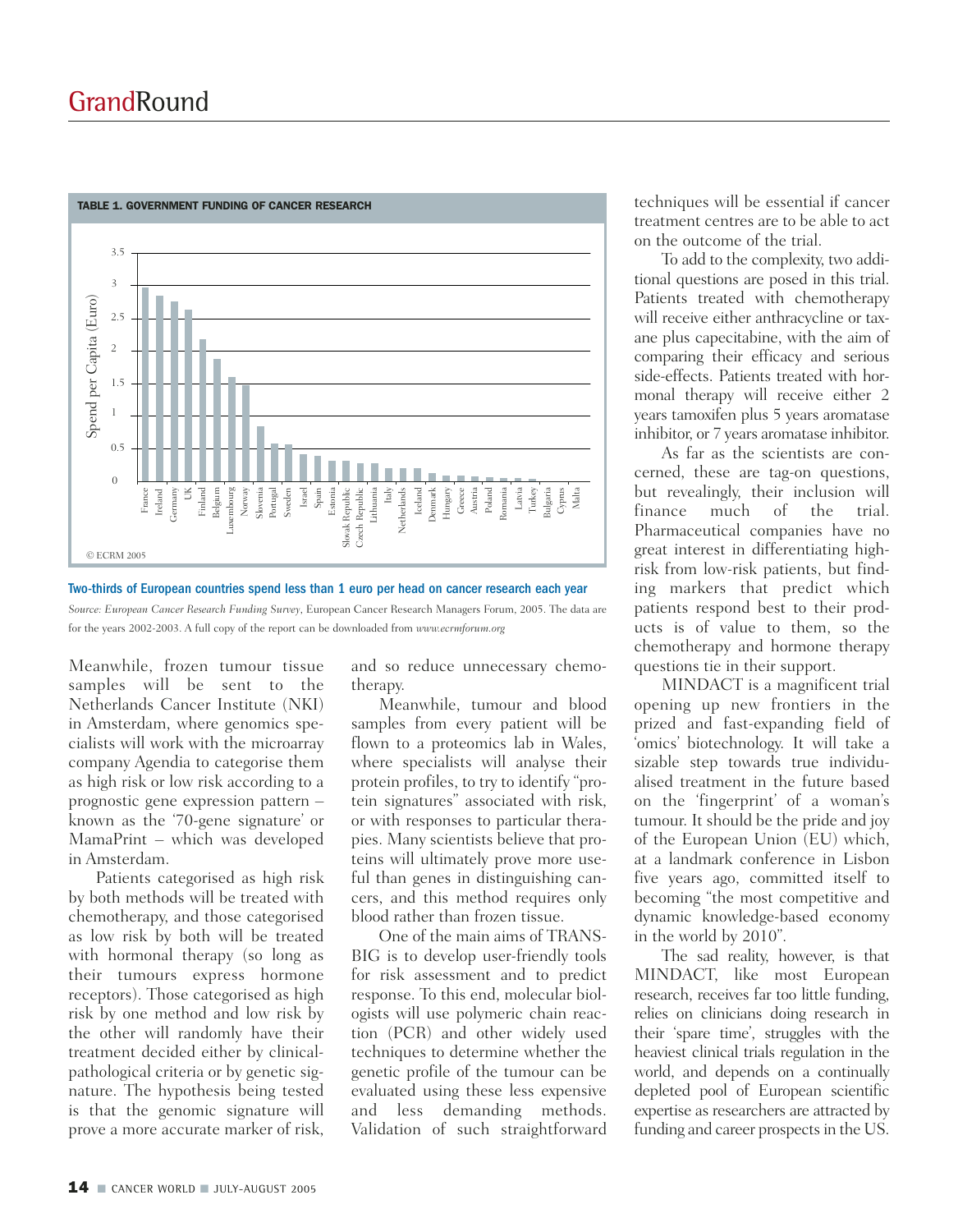

Half of all European cancer research funding comes from charities. This reflects very poorly on government funding – it also highlights the importance of involving cancer charities in strategic planning at national and European levels

#### **THE DECLINE OF EUROPEAN RESEARCH**

Europe's record on supporting research and researchers leaves a lot to be desired. Some 400,000 European scientists are currently working in the US, and a survey published last year by the Commission indicated that only 13% are currently intending to return home. While 15 years ago the pharmaceutical industry invested 50% more in the Europe than in the US, today it is investing 40% more in the US than in Europe, and Europe's base of expertise in drug development has suffered as a consequence. Today, the US itself fears being overtaken by the fast growing economies of China and South Asia, which are investing heavily in biotechnology. For the first time, the number of scientists from these regions returning home from jobs in the US is outstripping the number flowing the other way.

American analysts predict a serious shortfall in scientific personnel – and this will exert a further pull on Europe's postgraduates.

No wonder former Commissioner for Research, Philippe Busquin is sounding the alarm. His book, *The Decline of the European Scientific Empire*, charts the path of European science from after the Second World War to the present day. He issues a rallying cry for European leaders to support the vision of a knowledge-led economy set out in Lisbon in 2000, and to fulfil their pledge to increase funding for research and development to 3% of gross domestic product (GDP).

#### **THE FUNDING GAP**

The cancer research community has been complaining about the shortfall in European research funding for many years. The European Cancer Research Managers (ECRM) Forum  $-$  a body supported by the  $EU$  – com-

missioned a study into non-commercial funding of cancer research in Europe, which published its results at the end of March 2005. Even they were shocked at what they found.

Europe spends 2.56 euros per head on cancer research – one seventh of the 17.63 euros per head spent in the US (see Table 1). If the ten countries that joined last year are excluded, the figure rises slightly, to one-fifth of the US per capita spend. Moreover, government agencies account for only half of the total European spend of 1.43 billion euros, the rest coming from charities. In other words, Europe's cancer research relies on philanthropy (see Table 2).

Funding of cancer research via EU research grants came to 90 million euros. This was sufficient to finance only one in five fundable projects, and only 50% of the projects judged to be of a very high standard.

No country comes out of the survey well, but there are some real surprises. At 6.43 euros per head, Sweden ranks second after the UK in per capita spend on cancer research, but only 0.56 euros of this comes from the government, with more than 90% being contributed by Swedish cancer charities. The Swedish government contribution is only 0.002% of GDP. This compares with 0.0078% in Slovenia, 0.0063% in the Slovak Republic, 0.0063% in Estonia, and 0.0042% in Lithuania – all poorer countries that could be expected to concentrate more heavily on service provision rather than research.

Sweden is by no means the worst. Out of 31 countries in the European Free Trade Area, it ranks 17th on cancer research spend as a proportion of GDP – ahead of Italy, the Netherlands and Iceland, (23rd to 25th). In Denmark and Austria, ranked 27th and 28th, the governments spend a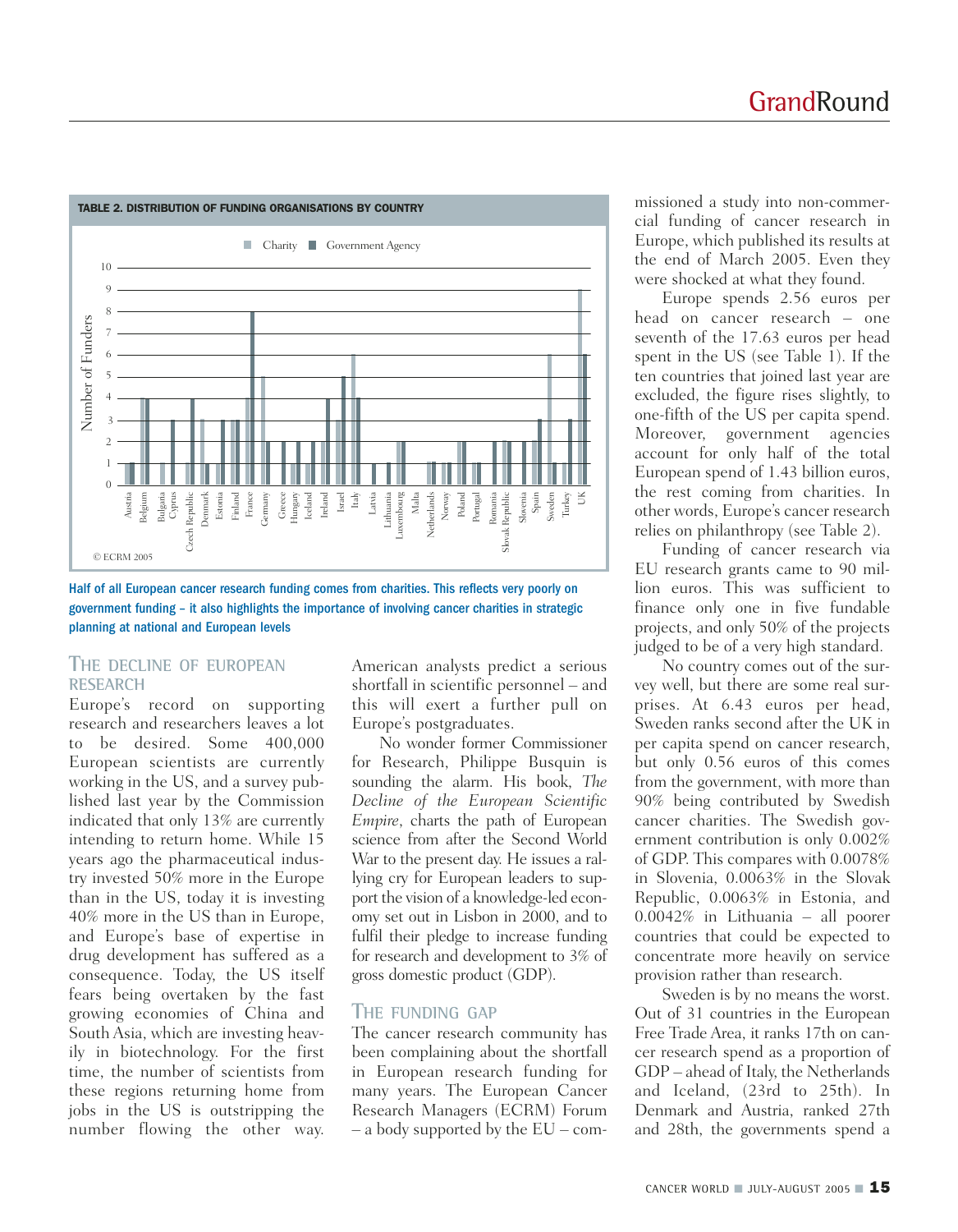shameful 0.0003% of GDP on cancer research – around one fortieth of the proportion spent by France, Germany and the UK.

This goes some way to explaining why even flagship research projects such as the MINDACT trial, which uses precisely the cutting-edge techniques and technologies the EU says it will invest in, is finding it hard to get sufficient funding.

This technology doesn't come cheap and MINDACT will cost around 30 million euros. Although the EU Research Framework Programme promises support for "clinical research aimed at validating interventions", its support for the MINDACT trial is only indirect. TRANSBIG has been given 7 million euro under the EU Networks of Excellence Programme, to be spent largely on the network's "integrating activities" related to MINDACT. None of this money will go towards the costs of the actual clinical trial or microarray studies.

TRANSBIG is urging national governments and health insurers to contribute towards the costs, following the lead of the Dutch medical health insurers who helped finance some of the clinical research with the 70-gene signature. So far, however, not one government or health insurer has pledged any funds.

Fatima Cardoso, TRANSBIG's scientific coordinator, is baffled at the lack of support. "You would think that a trial like MINDACT, which has the potential of telling you that we can reduce the number of chemotherapy prescriptions by 10–20%, would be of

extreme interest to governments, health insurance companies and the Commission," she said.

#### **CLINICAL TRIALS – THE POOR RELATION**

One of the six key messages from the ECRM survey is that the funding shortage is "seriously damaging" clinical research.

The gap between US and European funding for clinical cancer research is even greater than that for basic research. One reason is that most clinical trials need to be conducted at an international level to recruit enough patients, yet national charities and government research funds rarely contribute to the international initiatives. One key recommendation from the survey is for greater coordination between major noncommercial funding bodies at European level.

Another reason is the EU refuses to help fund clinical trials, despite the fact that most cannot be undertaken by a national group acting alone. Françoise Meunier, Director General of the European Organisation for Research and Treatment of Cancer (EORTC), which is running the clinical arm of MINDACT and is responsible for the vast majority of clinical trials in Europe, is exasperated at this lack of support. She has spent years trying to convince the Commission to accept a responsibility for helping to fund non-commercial clinical research.

The Commission says that this research is too expensive for public funding and should be financed by cancer charities, national governments and the pharmaceutical companies. The net result is that clinical research – which has the greatest immediate impact on patient care – is left largely in the hands of the industry. However, as Meunier has tried to explain, many clinical trials are of no interest to the pharmaceutical industry.

Pharmaceutical companies focus their attention on the four most prevalent cancers – breast, lung, prostate and colorectal. There are regulatory incentives to encourage companies to research treatments for 'rare diseases', but most cancers do not qualify as rare. Meunier points out that breakthrough drugs like temozolamide for glioblastoma or novel indications such as imatinib (Glivec) for use in gastro-intestinal stromal tumour (GIST) came out of academic research.

Child cancers is another neglected area. Companies may soon have to provide data on the use of their drugs in paediatric populations, where appropriate, as a condition of getting approval. However, as children rarely suffer from the cancers that are common in adults, this is unlikely to be of great use. Conversely, the vast majority of children's cancers are rarely found in adults; the question is who will fund research into these diseases?

Some clinical trials do not concern drugs at all. Many important benefits have resulted from refining radiotherapy techniques, improving surgical procedures, and finding more effective ways to combine radiotherapy, surgery and drug treatment. If only drug trials were funded, women would still rou-

### Doctors and nurses who want to participate in research usually have to do it in their spare time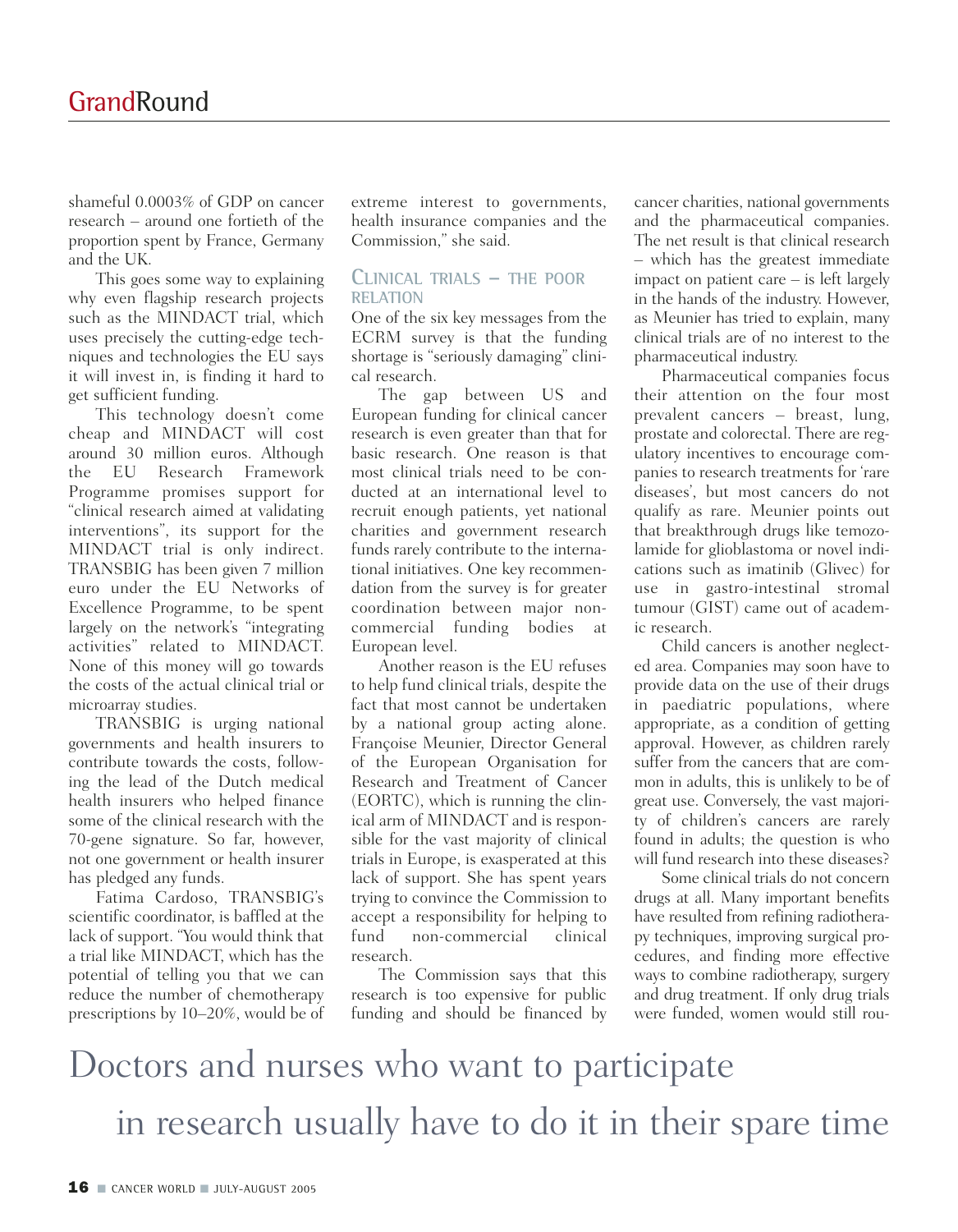#### THE CLINICAL TRIALS DIRECTIVE

#### Europe's spectacular own goal

In May 2003, the EU adopted a directive governing the way clinical trials are conducted. Clinical researchers hoped this might boost trans-European clinical research by harmonising national regulations governing insurance requirements, ethical approval, reporting requirements and so on. It didn't.

Not only did the Clinical Trials Directive leave the original obstacles in place, but it added new ones. Each trial is now obliged to have a 'sponsoring' research body or institution. Among a raft of bureaucratic, financial and legal obligations, the sponsors will be required to pay for every drug used by every patient enrolled in the trial, and to meet the costs of any inspections. The requirements of data validation and reporting go well beyond anything that regulatory bodies demand when assessing a new drug for approval, and in many cases the researchers find themselves having to report the same data in two different ways in order to satisfy both EU and national requirements.

The Directive was drawn up by the directorate general for Enterprise as a 'single-market measure'. It aimed to provide a level playing field for the free movement of medicines in the EU, and therefore included regulations on how the pharmaceutical industry conducts its research on patients. But it ended up dragging down non-commercial research in the same net.

Europe's research community warned at the time that the Directive could threaten the future of non-commercial clinical trials. They have been proved right. At the end of April, almost exactly one year after the directive came into force, the EORTC, Cancer Research UK and other bodies involved in clinical research sat down with the Commission and representatives of the member states to report on the damage. They were able to show that all over Europe non-commercial trials activity has been reduced by 50% while the costs and the administrative burden have doubled. The new requirement for sponsorship has stopped many national clinical trial groups from opening any centres in other EU countries. Though the point has been proved, the Directive will stand unless Europe's cancer researchers mount concerted pressure to force the EU to rethink its whole approach.

tinely lose their breasts and throat cancer patients their voice boxes.

Lack of funding means that the EORTC has to be highly selective, and as a result many urgent questions regarding treatment options are simply not investigated. This situation is exacerbated by the extra costs associated with the EU Clinical Trials Directive, which came into force in May 2004 (see box).

#### **MISSING THE DRUGS TRAIN**

Silvia Marsoni, head of the Milanbased Southern Europe New Drug Organisation (SENDO), says that

lack of investment is also crippling the EU's ability to compete in the potentially lucrative drug development market. Advances in molecular biology offer the promise of effective treatments for many diseases and even have the potential to alter natural physiological processes such as ageing. Economically, this represents a goldmine. "The US, China, India and Korea are all pouring money into this field," says Marsoni. "The EU risks missing the train."

Europe lost much of its pharmaceutical industry to the US in takeovers and mergers in the 1980s

and '90s. However, a lot of innovative work is now coming from smaller science-driven biotechnology companies, and the EU is pinning its hopes on this sector.

Marsoni says that some countries, such as the UK, France and Sweden, are trying to create an environment to ease the route from scientific discovery to marketable product. But in much of Europe, this is not the case. "The concept of venture capital does not exist in Italy. You cannot get a loan unless you have a house to give as security."

But even a thriving European biotech sector will not develop drugs and take them to market without scientific expertise in many different areas.

SENDO is one of very few noncommercial bodies to offer drug development services in Europe, along with Cancer Research UK and the EORTC. It struggles to maintain a base of drug development expertise in Europe, without which the biotech companies will have to look elsewhere.

Marsoni says, "It's a niche area. You need very skilled people, and you need to invest in them. It takes me five years to train up good people. Unless I have money to pay for their training, it's not going to happen." In addition, the Clinical Trials Directive has made research so much more bureaucratic that SENDO had to hire three extra people just to deal with the paperwork.

If the EU is to avoid being left behind, it will need to simplify its bureaucracy and start investing in infrastructure and research personnel – from clinicians to scientists and data managers.

Marsoni says that Europe has a short period of breathing space, because the rush to develop Glivecstyle treatments aimed at a single tar-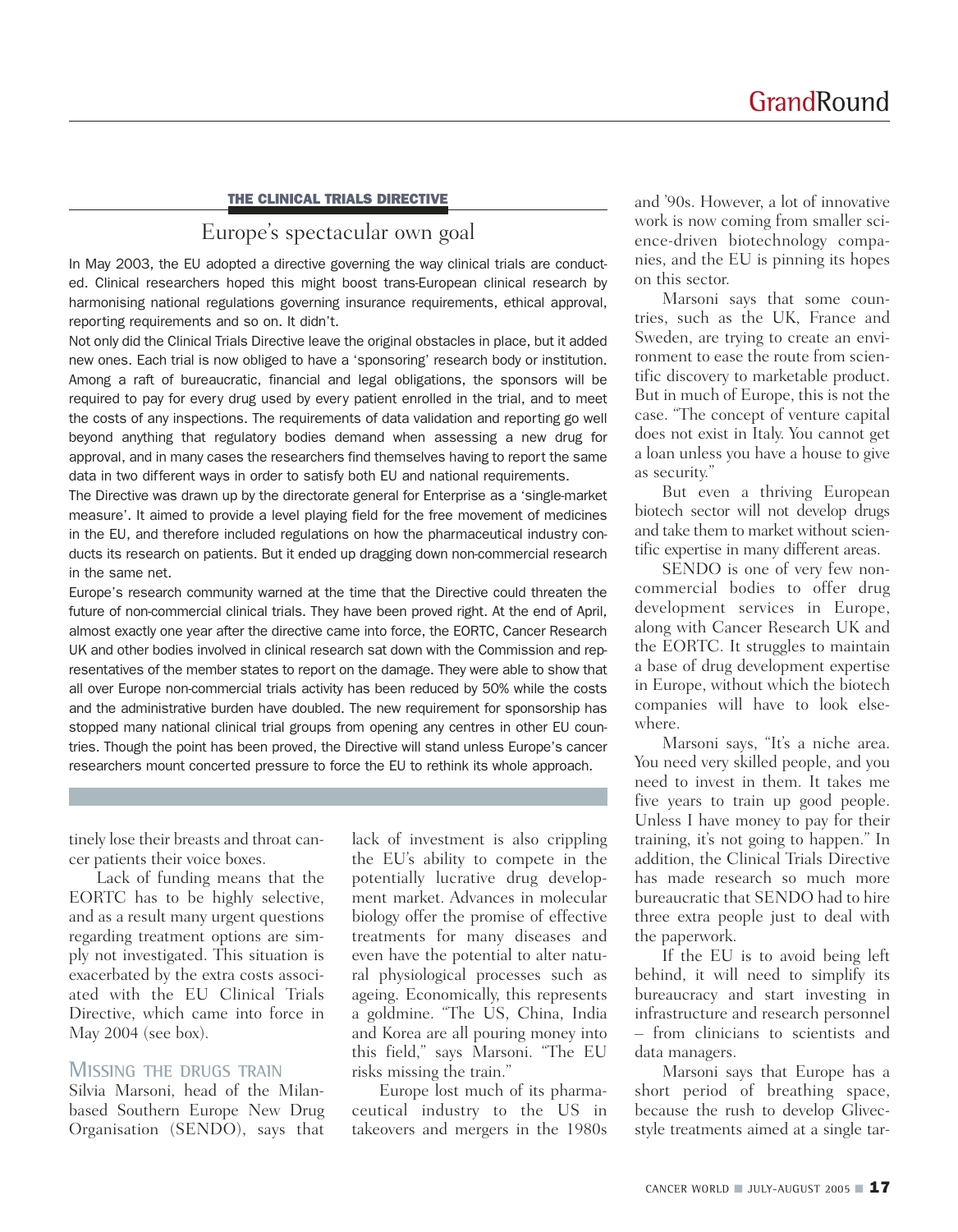## Scientific innovation is not amenable to the top-down approach

get turned out to be a blind alley – but the next decisions have to be the right ones. "Five years ago, when the public understood the potential of molecular biology, we thought that with the genome we were on our way to solving the problem. Now we know we are dealing with pathways and networks. We are in a period of reflection. Either we understand what we have to do and we do it within 2005–2006, or we will definitely miss the train."

#### **LOSING THE LISBON PLOT**

The Lisbon conference, which set the goal for Europe to lead the world in a knowledge-based economy, set out a strategy to build a European Research Area and Networks of Excellence in priority areas. These were spelt out in the Sixth Framework Programme (FP6) drawn up by the Commission's Directorate General for Research, covering the period 2002–2006.

FP6 was given twice the budget of its predecessor. "Life sciences, genomics and biotechnology for health" is one of seven major themes, within which support is concentrated on advanced genomics and applications for health and combating major disease.

The priorities are a cancer researcher's dream. Basic research includes gene expression and proteomics, structural genomics, bioinformatics, multidisciplinary approaches in functional genomics and fundamental biological processes and the application of knowledge and technologies in the use of biotechnology for heath. It also includes the devel-

opment of patient-oriented strategies for diagnosis and treatment, translational research and clinical research aimed at validating interventions.

Some researchers argue that it not only reads like a dream, but is just as insubstantial. While a number of basic science projects have benefited from FP6 funding, scientists complain that funding instruments define research topics too narrowly, force people into unhappy partnerships, involve small businesses where they don't belong, and create an administrative nightmare.

To top it all, the EORTC itself is disqualified from receiving support even as a Network of Excellence, because only new networks are eligible for support. The same rule was applied to disqualify the Breast International Group (BIG), which receives no support from governments or the EU. TRANSBIG was created as a new consortium to get around this requirement.

#### **YOU WILL STUDY X**

The Commission allocates most research grants after putting out calls for proposals on topics specified within the Framework Agreement. It has justified this approach by referring to the need to build a "critical mass" in priority areas.

Richard Sullivan, director of Clinical Research at Cancer Research UK, Europe's largest cancer research organisation, says that scientific innovation is not amenable to this top down approach.

"The whole point about innova-

tion and pushing back the frontiers of science is that you can't predict in which direction it is going to go. Programme grants need to be very flexible and cover broad domains, and they need to be driven from the bottom up."

Defining research topics narrowly is a particular problem because bureaucratic organisations like the Commission are slow to respond to events. "You need to be able to react very quickly when somebody says, 'this is hot, it needs to be done in the next few months and it will revolutionise this area of work.' You are always guessing the future."

#### **YOU WILL COLLABORATE WITH Y**

Researchers responding to a call are obliged to form a consortium to meet strict guidelines about involving a number of countries, particularly those with a poorer research base.

The theory is that the EU can make the value of research in Member States greater than the sum of its parts through promoting collaboration and minimising fragmentation and duplication of research.

But here too, Sullivan argues, the EU has got it wrong. "There is little evidence to show European cancer research is fragmented."

Indeed, while the ECRM survey identified 138 major funders of cancer research in Europe, more than 80% of that funding came from only 25 organisations. What is needed says Sullivan is more communication and collaboration between these bodies to support transnational research.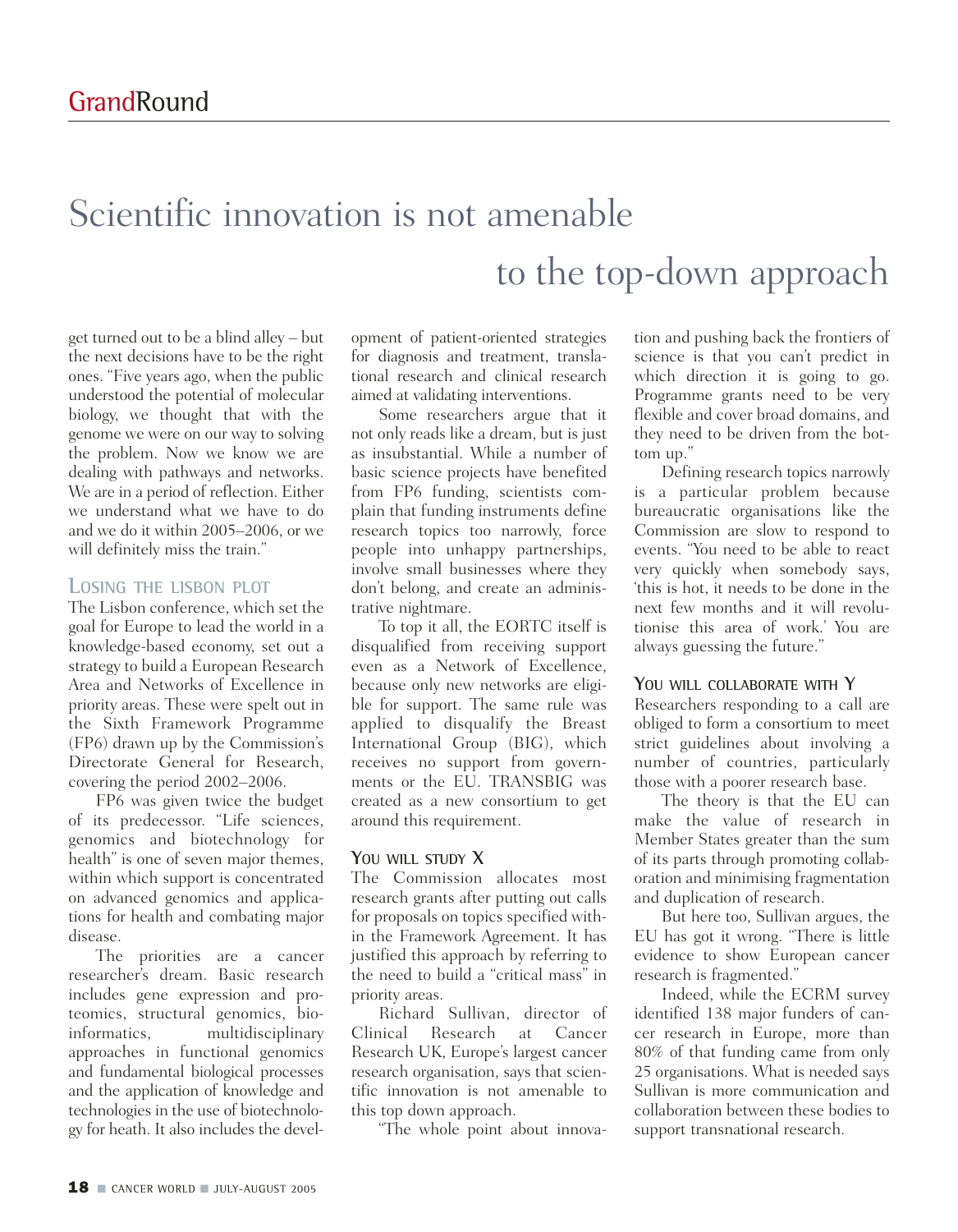European cancer also has a highly developed system of international cooperative groups – lymphoma groups, breast groups, groups for paediatric oncologists, groups for radiotherapists. European clinical researchers have worked together in EORTC for decades.

Sullivan says, "Everybody knows who everybody else is. You know who your competitors are. You are either cooperating with them because it is mutually beneficial, or you are in ruthless competition with them, because you are working in the same area."

He says that forcing people to collaborate as a condition of funding is counterproductive since true scientific collaboration cannot be imposed.

One scientist, who had benefited from an FP6 Network grant, put it this way: "We collaborate with who we want to collaborate with, and we don't collaborate with who we don't want to collaborate with." He said that the rules create sham partnerships where partners do not really work with one another. "It's just a way of getting the money."

#### **YOU WILL INVOLVE THE PRIVATE SECTOR**

Another irritation has been the frequent requirement to include at least one small or medium enterprise (SME). The rationale is to speed up the translation of research into marketable results, by narrowing the gap between scientists and private enterprise.

However, the questions that academic researchers want answered do not always coincide with the priorities of profit-driven companies.

The experience of TRANSBIG is revealing. Despite reservations, they agreed to include Agendia, the company that developed the microarray platform used in Amsterdam to generate the '70-gene signature', within the consortium. Meanwhile, a group in Rotterdam conducted a similar study using a different company and a different platform. Their study identified a 76-gene signature, which seems equally effective at differentiating tumours, but has only three genes in common with its Amsterdam rival.

Naturally TRANSBIG scientists are eager to compare the Rotterdam and Amsterdam platforms and signatures. Equally naturally, Agendia would prefer their platform to be the only one validated. As part of the consortium, Agendia has a say in how MINDACT proceeds. The trial steering committee think they have found a way to resolve the problem, but they are strongly urging the Commission to drop the requirement to include SMEs in future.

#### **RED TAPE**

The biggest complaint is about red tape. To comply with EU requirements, consortia are required to fill in a level of paperwork before, during and after a project that beggars belief, and is entirely inappropriate for academics and small businesses that have no civil service and very little administrative support.

After applying for his first EU grant, Steve West, a leading scientist studying DNA repair mechanisms, says, "never again". Sitting on his desk is the completed application – a pile

of paper 10-cm thick. West estimates that only 20 pages of this are relevant to the science.

Although the grant is large, it has to be spread across 15 labs. When he compares this with the nine- or tenpage research proposals required by other bodies, West concludes that it is not worth the hassle.

He is not alone. In a consultation on the future of European research carried out by the Commission in 2004, the anger and frustration at red tape was identified as the "single most recurrent message of the consultation".

#### **LISBON RELAUNCHED**

There are encouraging signs that the Commission is trying to take on board many of these complaints. Publishing its proposals for FP7 in April, it said, "The expansion of the scope, span and volume of EU action in research requires, as a condition sine qua non, a substantial simplification and rationalisation of the way the Framework Programme Works."

It talks of "reducing the burden of administrative and financial rules and procedures," judging value on results rather than by controls, and says that their general approach "will be one of trust towards the researchers." Recognising that projects have been too tightly defined, it talks of "focusing more on themes than on instruments" and promises sufficient flexibility to accommodate emerging topics. It even talks about "investigator-driven research", and proposes the creation of a European Research Council, led by leading members of

### Consortia are required to fill in a level of paperwork that beggars belief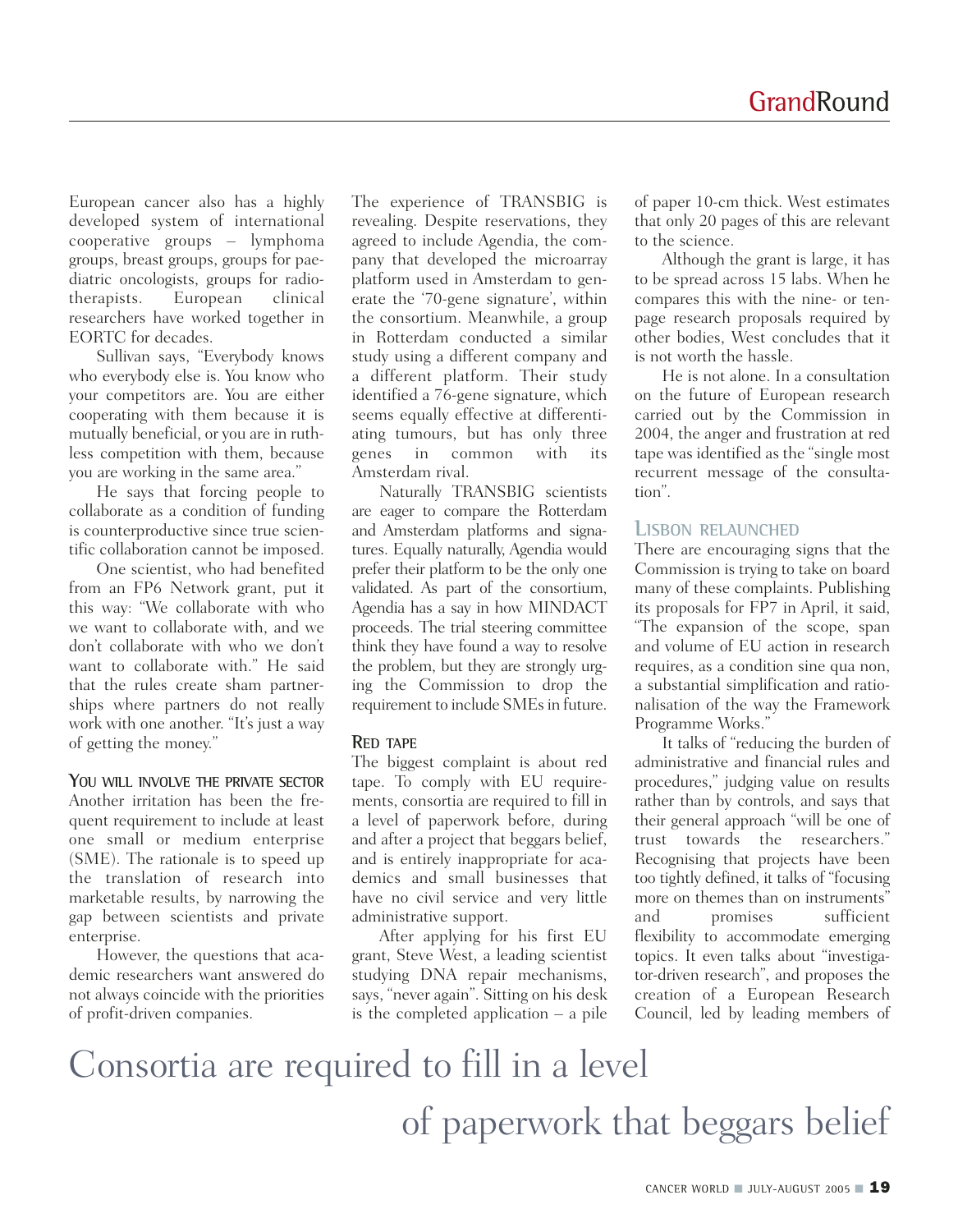### Some governments may cut their domestic research budget to offset higher contributions to the EU

the scientific community, which would control 15% of the research budget.

"The new 7th Framework Programme," says the Commission in a tacit admission of the level of disillusionment, "will not be 'just another Framework Programme'. In its content, organisation, implementation modes and management tools, it is designed as a key contribution to the re-launched Lisbon strategy."

To support this, the Commission proposes doubling the FP7 budget to 67.8 billion euros over a longer timeframe of seven years. It predicts that this will lever 93 eurocents of private investment in research and development for each extra 1 euro of public funding, which "will boost business confidence that Europe delivers on its commitments and offers an attractive future."

It is easy to be sceptical. But it would be churlish not to recognise the real effort the Commission is making to move European research up a gear, and members of the cancer research community now need to ensure that their own governments back this effort with political support and hard cash.

Over the next two years, the FP7 proposals will be debated by the European Parliament and in the Council of Ministers. This is where the cancer research community has a chance to lobby for improvements – for instance to allow non-commercial clinical trials to apply for EU funding, or to relax the requirements on forced collaboration or the involvement of SMEs. This is also traditionally where national governments and powerful

vested interests indulge in the sort of tit for tat horse-trading that so often reduces initially coherent proposals to ineffective and unworkable legislation – for which they then turn round and blame the Commission.

Some governments, including Germany, are threatening to cut back their domestic research budget to finance the increased contributions being requested by the EU – in fact so far only the UK has given a commitment that it will not do this. Governments may also not be very open to suggestions that researchers should be freed from their onerous reporting requirements and the relationship should be one based on "trust" – in fact many have spent recent years insisting the Commission tighten up its accounting and reporting requirements, following accusations of massive waste. There are also plenty of vested interests who may not be keen to see a strong European Research Council with the authority and independence to follow a purely research-driven agenda.

The cancer research community will need to make its voice heard.

#### **THE HOME FRONT**

It is, however, at national level that the future of European cancer research will be decided. The contribution made via the EU research programme, after all, accounts for only around 6% of the total spending on cancer research in Europe, although this proportion will increase in 2007.

More importantly, it is within national academic and health systems that Europe's young researchers are nurtured. The career prospects, research opportunities and general culture within these systems are key determinants of whether scientists stay or head for the US, and whether clinicians get involved in clinical and translational research. One consistent complaint from cancer doctors throughout Europe is how few incentives there are for clinicians to do research, particularly outside the top research institutes and teaching hospitals.

Cardoso fears, for instance, that many centres will not be able to participate in MINDACT because of lack of back up, and that there will be some European countries with no centre taking part. "Research should not be looked at as something of a luxury that smaller hospitals shouldn't even think about it. Most important is a change of mentality among the people who decide where the money goes and those who run the hospitals. In almost all centres, doctors and nurses who want to do research have to do it in their spare time. There is no time dedicated to research within your working hours, so you have to work double for the same pay."

Sullivan, of Cancer Research UK, calls for the promotion of a "research culture". "You have to have the same pro-research message at every level, from the funders and government all the way through to the front-line of cancer healthcare delivery and universities. It's not something you do for a couple of weeks and hang it up. You have to carve out extra time and offer